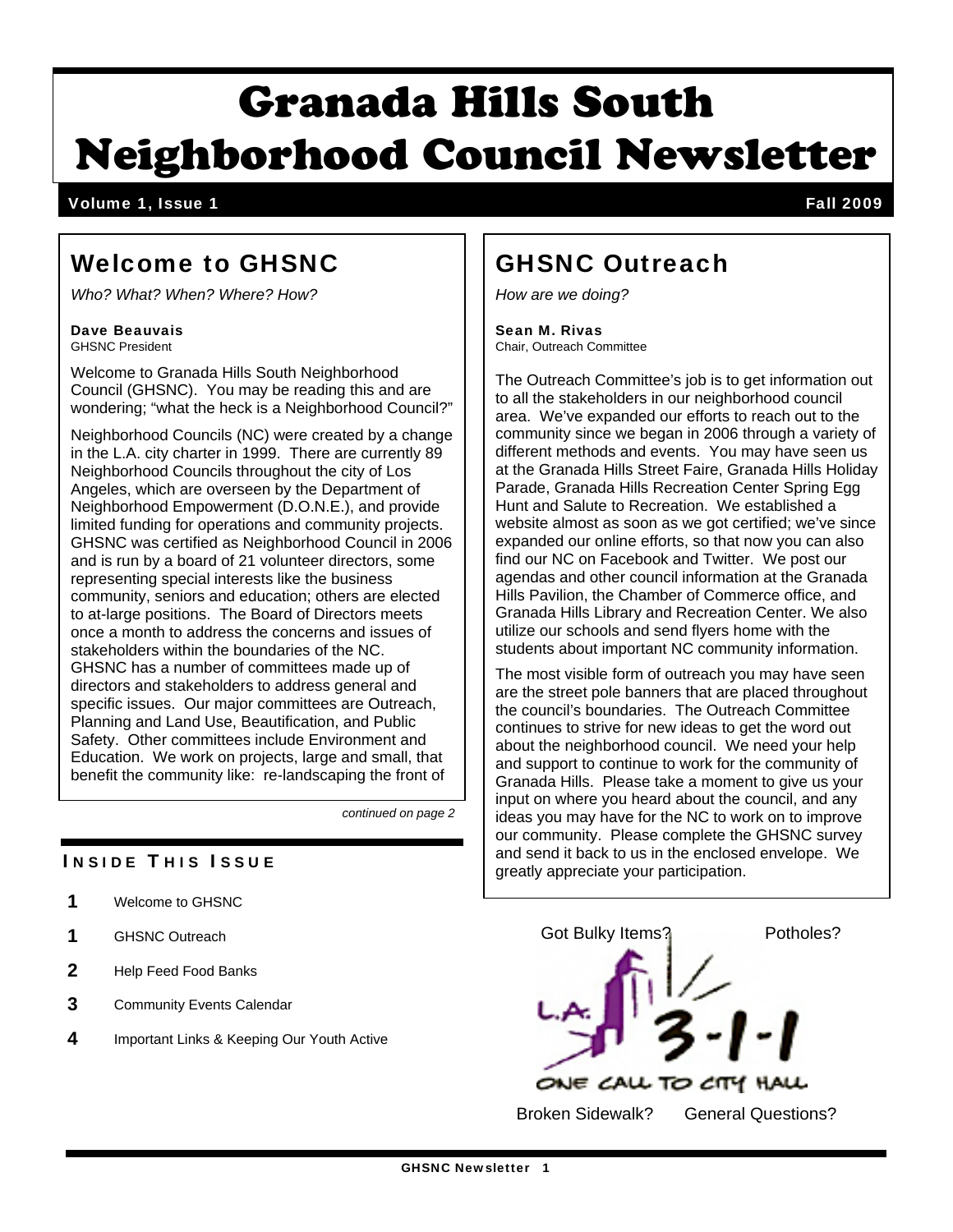#### *"Welcome"…continued from page 1*

Porter Middle School, funding to help the West Valley Alliance combat graffiti removal in our community, providing computers for Tulsa Elementary School, supporting the music program at Patrick Henry Middle School, and working with the Granada Hills Rotary Club to revitalize Veteran's Memorial Park (located at Chatsworth and Zelzah).

We also work on issues such as overbuilding, traffic, graffiti, and public safety. For instance, we have sponsored two Community Emergency Response Team (C.E.R.T.) trainings. We will be sponsoring another C.E.R.T. class later this year (see information in this newsletter). You will also find a survey in this newsletter. Please take the time to fill it out and return it in the self-addressed envelope enclosed. For more information, or to contact us, please visit our website at www.GHSNC.org or call (818) 668-5969. Also, be sure to come by our booth at the Granada Hills Street Faire on Saturday, October 3, which will be held on Chatsworth Street between Zelzah and Encino.

### Planning and Land Use

#### Eric Mansker

Chair, Planning and Land Use Committee

The Planning and Land Use Committee (PLUC) is a standing committee of the GHSNC and is one of the most active committees of the council. The committee deals with zoning, density, specific plan and community plan issues facing our community. We work with a number of city agencies such as the City Planning Department, Building & Safety, Housing, City Services and LAPD, to develop a consistent policy of land use concerning our Granada Hills community. We often collaborate with other community organizations to develop strategies facing Council District 12 and the valley as a whole. The Committee is made up of five board members and one stakeholder: Eric Mansker (Chair); Jerry Askew, Jim Summers, Bob Stevens, Brad Smith and Debi Orrico (stakeholder). PLUC meetings are held every third Wednesday of the month at 7:00 p.m. in the Coldwell Banker building's conference room at 10324 Balboa Blvd., Granada Hills. Our monthly agenda is posted on our website, www.GHSNC.org. Everyone is welcome!

# Help Feed Food Banks

#### Lacy Reilly

GHSNC Students Representative

With a deepening recession, an unemployment rate almost 3% higher than the national average, and extreme budget cuts to many social services, California is facing very hard times. To survive this recession, however, its citizens must focus on their families well being. Unfortunately, food banks, a major source of relief for many families, are facing a great

deal of scarcity.

The number of people reaching out for aid from food banks and pantries is increasing at a rapid pace. According to the L.A. Times, the L.A. Regional Food Bank reported a 40% increase of people seeking help around the Thanksgiving holiday. Additionally, according to literature for the Valley Interfaith Council, "the Daily News projects that 75,000 workers will lose their jobs in the San Fernando Valley in 2009," meaning more families registering for help from food banks.

Food and funding are scarce for these institutions, which are of obvious help to our community. In response to the crisis, the Granada Hills South Neighborhood Council, at its August board meeting, allotted \$2,500 to the Valley Interfaith Council for purchasing food products. You can reach out too: spend time packaging food at a local pantry or organize a food drive and donate items. These experiences are individually rewarding and collectively beneficial for everyone of the community, as neighbors.

### Public Safety & Emergency Preparedness Committee

#### Robert Stevens

Chair, Public Safety & Emergency Preparedness Committee

It's been 15 years since the Northridge Earthquake interrupted our lives in Granada Hills. As time goes by, we tend to forget the impact this emergency event had on each of our lives. If this happened again, would you be ready? The City of Los Angeles holds free classes to help you understand your responsibilities in an emergency and to help you be prepared. C.E.R.T (Community Emergency Response Team) trainings are available free of charge to anyone in the City of Los Angeles. If you are interested, please fill out the form (at the bottom of the enclosed survey) with your information. More information is available at www.cert-la.com/basic or the L. A. Fire Department at (818) 756-9674.

The Public Safety Committee would appreciate any input or concerns you may have concerning safety and quality of life in Granada Hills. An excellent source of regular safety information—be it (neighborhood) Block Watch or just general curiosity about crime in the neighborhood—can be had by signing up for e-policing at www.lapdonline.org. Want a little more hands on excitement? Come to the Granada Hills Street Faire on October 3, and ask about the Volunteer Survelance Team opportunities in your community. Come by and see us at the Street Faire!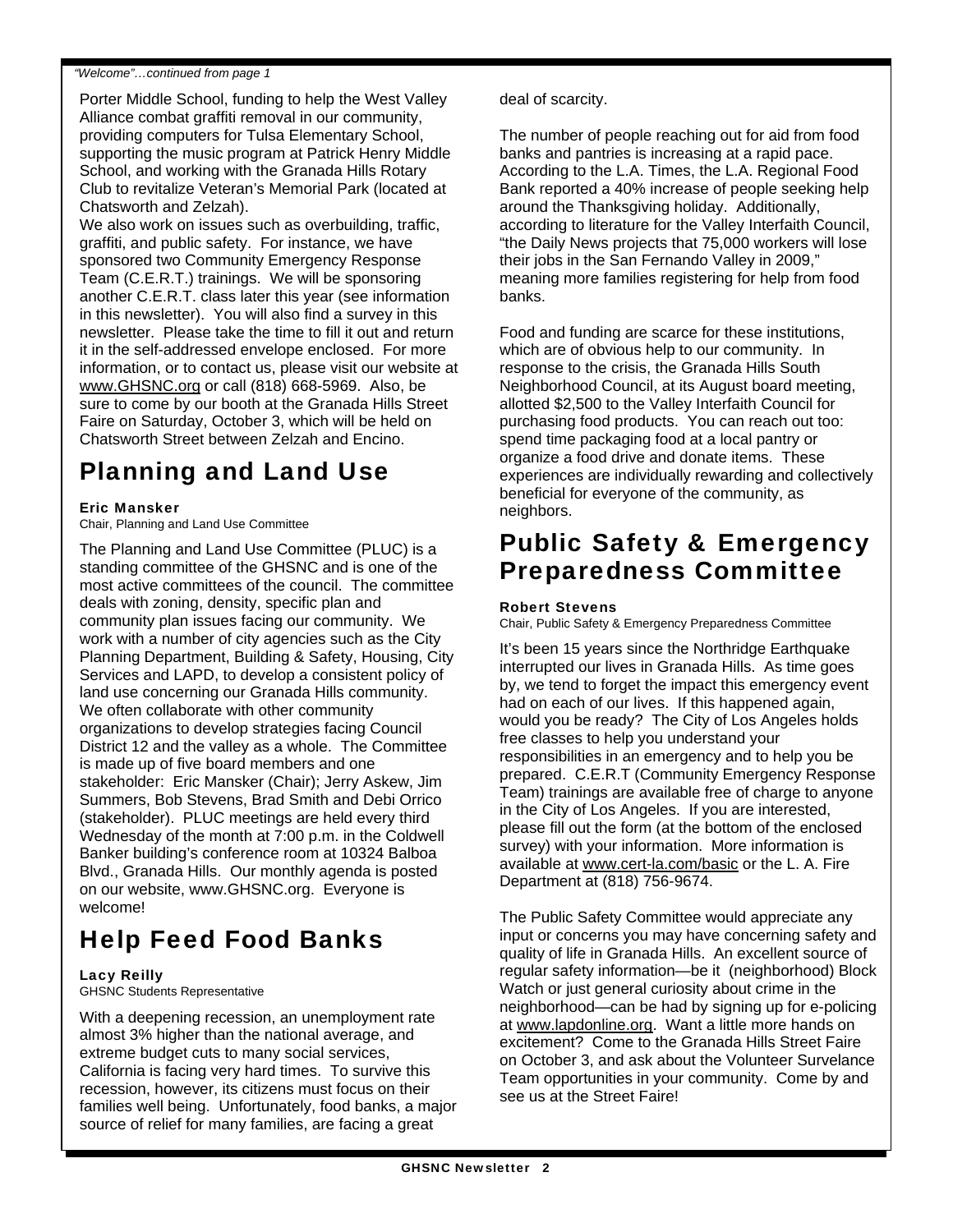### CALENDAR OF COMMUNITY EVENTS

CHECK OUR WEBSITE FOR MORE INFORMATION ABOUT COMMUNITY EVENTS AND MEETING LOCATIONS OR CALL (818) 668-5969 AND LISTEN TO OUR CALENDAR OF EVENTS

#### **MONTHLY GENERAL BOARD MEETING**

2<sup>ND</sup> THURSDAY OF EVERY MONTH, 7:00 PM

SAFETY & EMERGENCY PREPAREDNESS COMMITTEE MEETING

1<sup>ST</sup> MONDAY OF EVERY MONTH, 7:00 PM

#### BEAUTIFICATION COMMITTEE MEETING

 $3<sup>RD</sup>$  MONDAY OF EVERY MONTH, 6:30 PM

#### OUTREACH COMMITTEE MEETING

3<sup>RD</sup> TUESDAY OF EVERY MONTH, 7:00 PM

#### PLANNING & LAND USE COMMITTEE MEETINGS

 $3<sup>RD</sup>$  WEDNESDAY OF EVERY MONTH, 7:00 PM

#### SPECIAL COMMUNITY EVENT

**9<sup>TH</sup> ANNUAL GRANADA HILLS STREET FAIRE** 

SATURDAY, OCTOBER 3

10:00 AM-5:00 PM

FOUR BLOCKS OF CHATSWORTH STREET IN DOWNTOWN GRANADA HILLS ARE TRANSFORMED INTO A TRADITIONAL STREET FAIRE FOR THE WHOLE FAMILY. THREE STAGES OF ENTERTAINMENT, CAR & MOTORCYCLE SHOW ALONG WITH GREAT FOOD AND FUN. HOPE TO SEE YOU ALL THERE!

#### SPECIAL COMMUNITY EVENT

GRANADA HILLS HOLIDAY PARADE

SUNDAY, DECEMBER 6

1:00 PM

ANNUAL GRANADA HILLS HOLIDAY PARADE, STARTS FROM PETIT PARK AND MOVES WEST ON CHATSWORTH ST TOWARDS GRANADA HILLS CHARTER HIGH SCHOOL.

Community Blood Drive & Health Expo Register online @ Granada Hills Recreation Center

16730 Chatsworth St., Granada Hills, CA 91344 Saturday, September 26<sup>th</sup> from 8:00 am  $-$  4:00 pm Jim Feffer at 818-802-8452 or LOFJF@aol.com

### Environmental Affairs **Committee**

Shondrella Kester Chair, Environmental Affairs Committee

As the chair of the GHSNC Environmental Committee, I am thrilled to forward you helpful tips on how to make Granada Hills a greener and cleaner place to live! It's simple and easy! Please look at our website www.GHSNC.org for more tips and information on our committee meetings.

Going green doesn't have to cost a lot of green! Use these simple tips to make a positive impact on the environment while keeping your wallet intact. It's easy, even for the laziest of environmentalists.

- **Shut down and unplug electronics.** You'll use less energy and save money by making small changes. Shut down your computer and unplug toasters, etc., when you're not using them. Plug your cell phone and other electronics into power strips so you can turn several devices off at once.
- **Wash your clothes in cold water.** By using cold water, the average household can avoid emitting 1,281 pounds of carbon dioxide annually and save on energy bills.
- **Fill your bottle with filtered tap water**. Choose the greener solution--use a reusable bottle, like the FilterForGood bottle, and fill it with filtered tap water. If you use a Brita filtration system, make another responsible choice by recycling your pitcher filter when you replace it, about every two months (or every 40 gallons).

Go Green for free and earn money! Yes you can actually receive money for making a positive impact on the environment! Here are just a few ways:

- **Cash!** A & M Recycling Center, 10365 Balboa Blvd., GH
- **Get paid to recycle** residential trash at recyclebank.com.
- **Recycling electronics** keeps them out of landfills, and you earn money in the process. Sites that will pay you to recycle include: buymytronics.com, myboneyard.com and greenphone.com.
- **Get cash rebates** on water-efficient toilets and other water fixtures. Learn more at toiletrebate.com**.**

ghrc.givesblood.org For more information contact